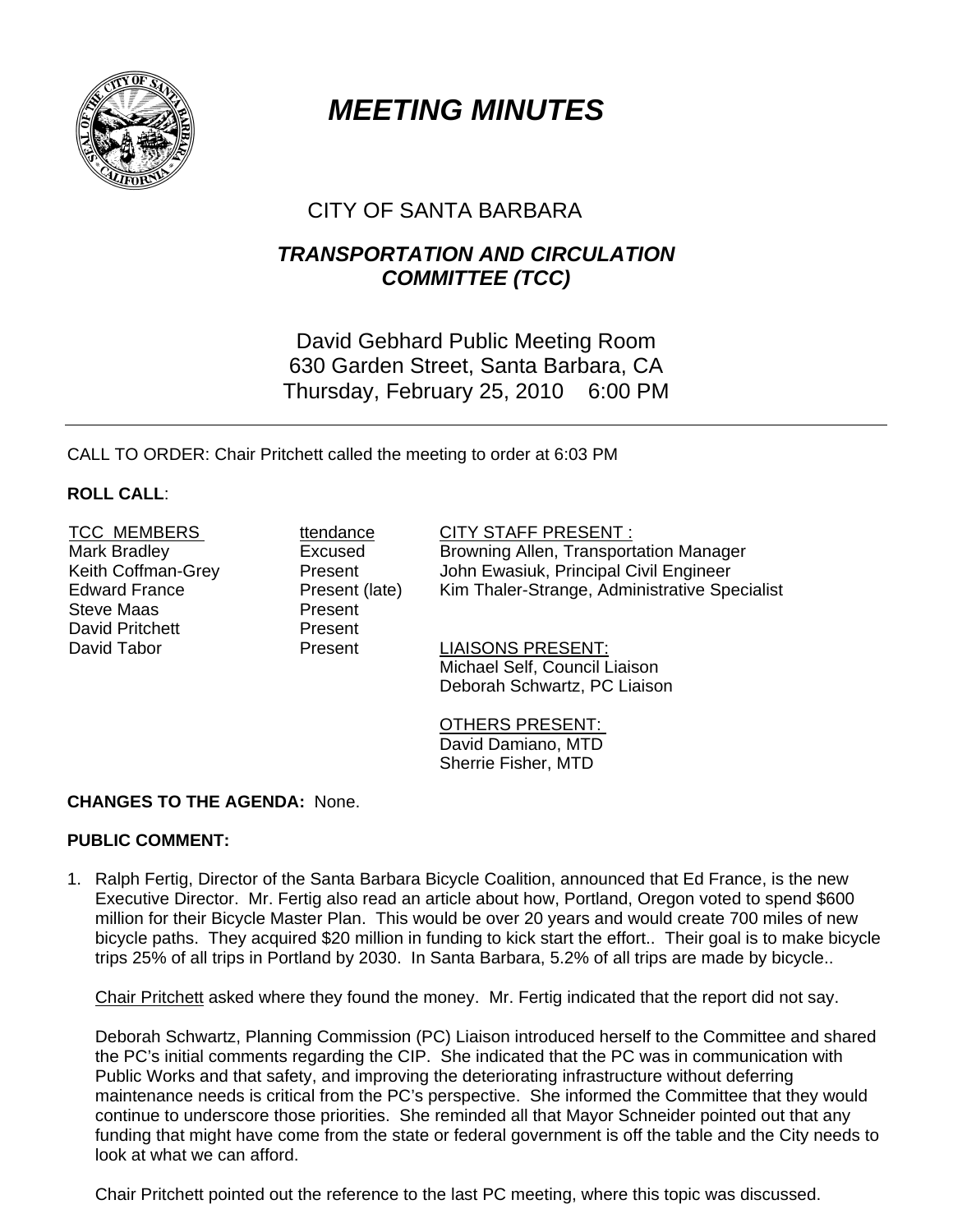Michael Self, City Council Liaison introduced herself. She said that per the Finance meeting earlier that day, there will be budget cuts and, because the state's financial situation is dire, they will continue to take money from City budgets. She also stressed the need to prioritize. She asked the Committee to reconsider removal of the left turn lanes on the pedestrian refuge islands. She was specifically referring to the island at State and De La Vina Streets. She pointed out that people have come to her saying that the intersection creates confusion because the left hand turn lane has been moved, and that there are many accidents. She will be doing some research into the issue and will get back to the Committee

Mr. Pritchett asked for other public comments and, hearing none, moved on to the Consent Calendar

#### **CONSENT CALENDAR**

2. Approval of Minutes from the April 23, 2009 meeting and the Minutes from the June 11, 2009 joint meeting with the Planning Commission; where a TCC quorum was present.

Chair Pritchett commented on the thoroughness of the minutes and asked the Committee to remember if they were at those meetings so that they could vote

This was initially one motion, but Chair Pritchett asked for the motion to be split.

**Motion 1**: Approval of the Minutes from the April 23, 2009 meeting.

Motion made by Committee Member Maas and was seconded by Committee Member Tabor

Ayes: 3 Noes: 0 Abstain: 2 (Coffman-Grey, Blackerby) Absent: 2

**Motion 2:** Approval of Minutes from the June 11, 2009 joint meeting with the Planning Commission; where a TCC quorum was present.

Motion made by Steve Maas and seconded by David Tabor

Ayes: 4 Noes: 0 Abstain: 1 (Blackerby) Absent: 2

Committee Member France arrived at 6:15

#### **REPORTS**

#### **3. MTD Annual Report**

David Damiano, Manager of Transit Development & Community Relations, of MTD gave a presentation of the annual report.

MTD has 32 routes covering 52 square miles. There 107 vehicles in the fleet, 852 bus stops, over 2 million annual service miles, and over 210,000 annual service hours. In 2008 there were over 8 million passenger trips. 27,000 of those trips were weekday passengers, translating to over 22,000 cars off the road each weekday. MTD is one of the top ten in the nation per capita transit usage.

Mr. Damiano discussed the ridership trend for the past 10 years. The amount of total passengers has increased. The number of passengers per revenue hour has remained fairly stable.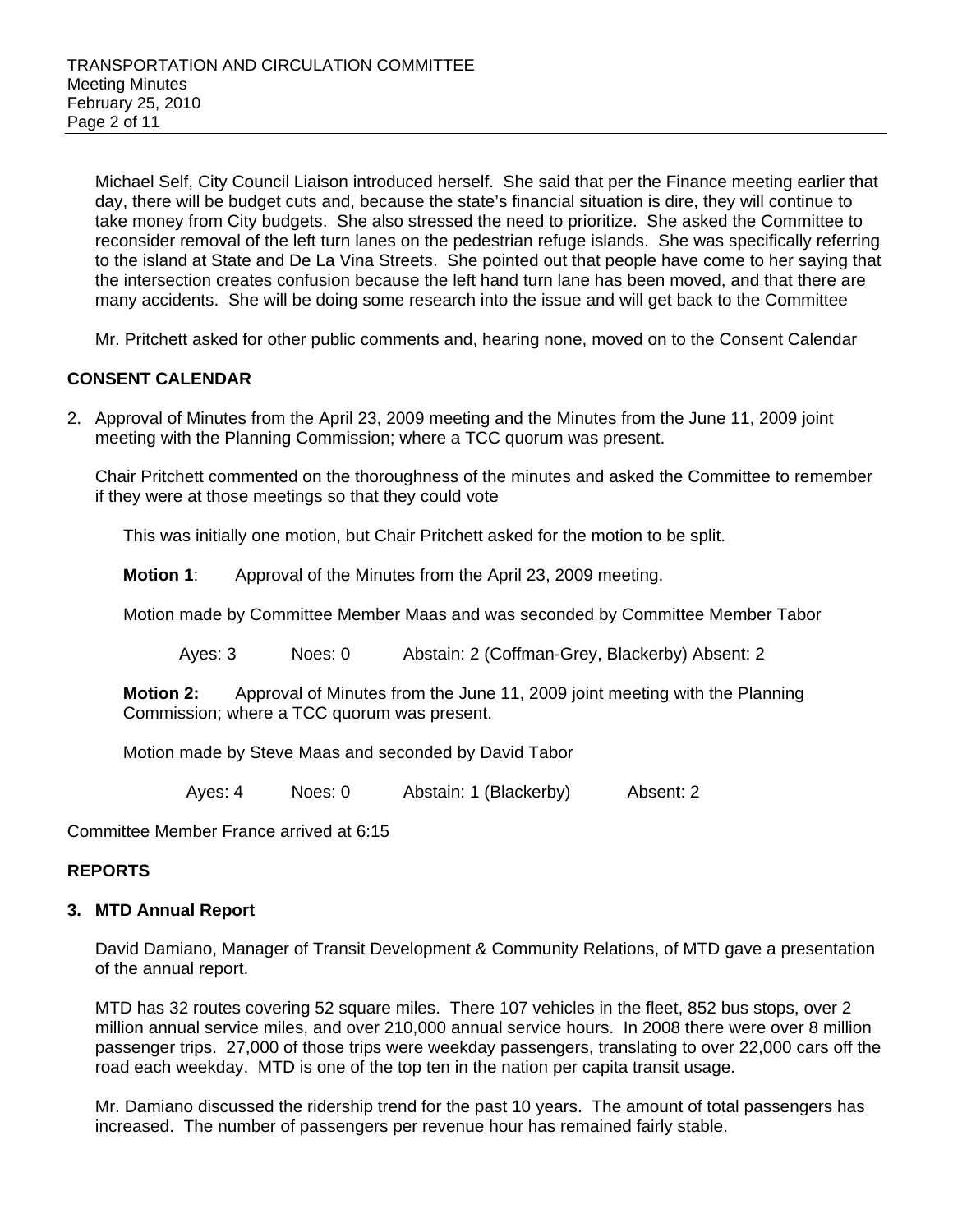He went on to describe the various routes and how they had performed in the past year. The Downtown-Waterfront shuttle has a fare buy-down with the City. This line is dependent on tourism, so ridership has leveled off from previous years. So far this year, the line is higher in it's passengers per revenue hour.

The Carrillo Commuter Lot Shuttle also has a fare buy-down; however, if you have a parking lot pass, you can ride for free. This line is dependent on how full the commuter lots are. Ridership and passengers per revenue hour fluctuates.

The Isla Vista shuttle replaced the old Route 27. This route had a 348% rider increase and uses three of the smaller hybrid buses.

The Cross-town Shuttle is one of the South Coast's Transit Priorities. It is operated with 100% battery operated vehicles. This shuttle is performing well, despite the slight drop in the recent years. There was a slight increase in the passengers per revenue hour.

Line 4, the "Mesa Loop", is a combination of Lines 4 and 17. At City College, it switches to Line 17. It switches to line 4 at the Transit Center. Ridership and passengers per revenue hours has increased.

Lines 1 and 2 are part of the Enhanced Transit Program. The creation of these lines reduced ridership on the Cross-town Shuttle as more people utilized these lines. Ridership was very high last year due to increased fuel costs. The Enhanced Transit Program is supported in conjunction with the City of Santa Barbara, the County of Santa Barbara, and MTD.

Lines 6 and 11 were also a joint effort, but include UCSB and the City of Goleta. Riders can take either Line 6 or 11 out to Fairview. At that point, Line 11 goes to UCSB and the Airport and Line 6 goes to Camino Real Marketplace. There is a 10 minute frequency during peak hours. Ridership on these lines is good, as this is a very popular line to take.

Line 3 covers Cottage Hospital and Oak Park. There are 20 minute frequencies on this route.

Mr. Damiano shared MTD's efforts to reduce Greenhouse Gas Emissions (GHG). MTD began using zero-emission buses in 1990, making the electric fleet the nations largest and longest established. They were the first public transit agency to document and certify the GHG emissions inventory with the California Climate Action Registry. They are also the first California transit agency to covert their entire fleet to a biodiesel fuel blend, and utilize hybrid-electric busses and staff cars to their fleet.

There are 11 hybrid electric buses, 3 are used for the shuttle in Isla Vista. The biodiesel blend used is manufactured from vegetable oils, animal fats and recycled cooking oils. MTD used to utilize a soybased blend. The blend with biodiesel reduces noise as well as provides a smoother ride. MTD has 7 additional hybrids on order. Also, through the Workforce Housing Rewards program, funding was given to purchase 8 solar-powered bus shelters.

Chair Pritchett asked Mr. Maas to remind the Committee of the reporting requirements. Mr. Damiano said that the presentation was the annual report.

Mr. Mass said that the City-Assisted Services reports are generated monthly and annually, and that the Mitigation report for the Granada Parking Garage is completed quarterly.

Mr. Pritchett asked if there were any other comments from staff.

Mr. France asked how the Downtown Shuttle and Waterfront Shuttle funding profiles differ from other City-supported services? He expressed curiosity about the cancellation of the Wharf Woody. Mr.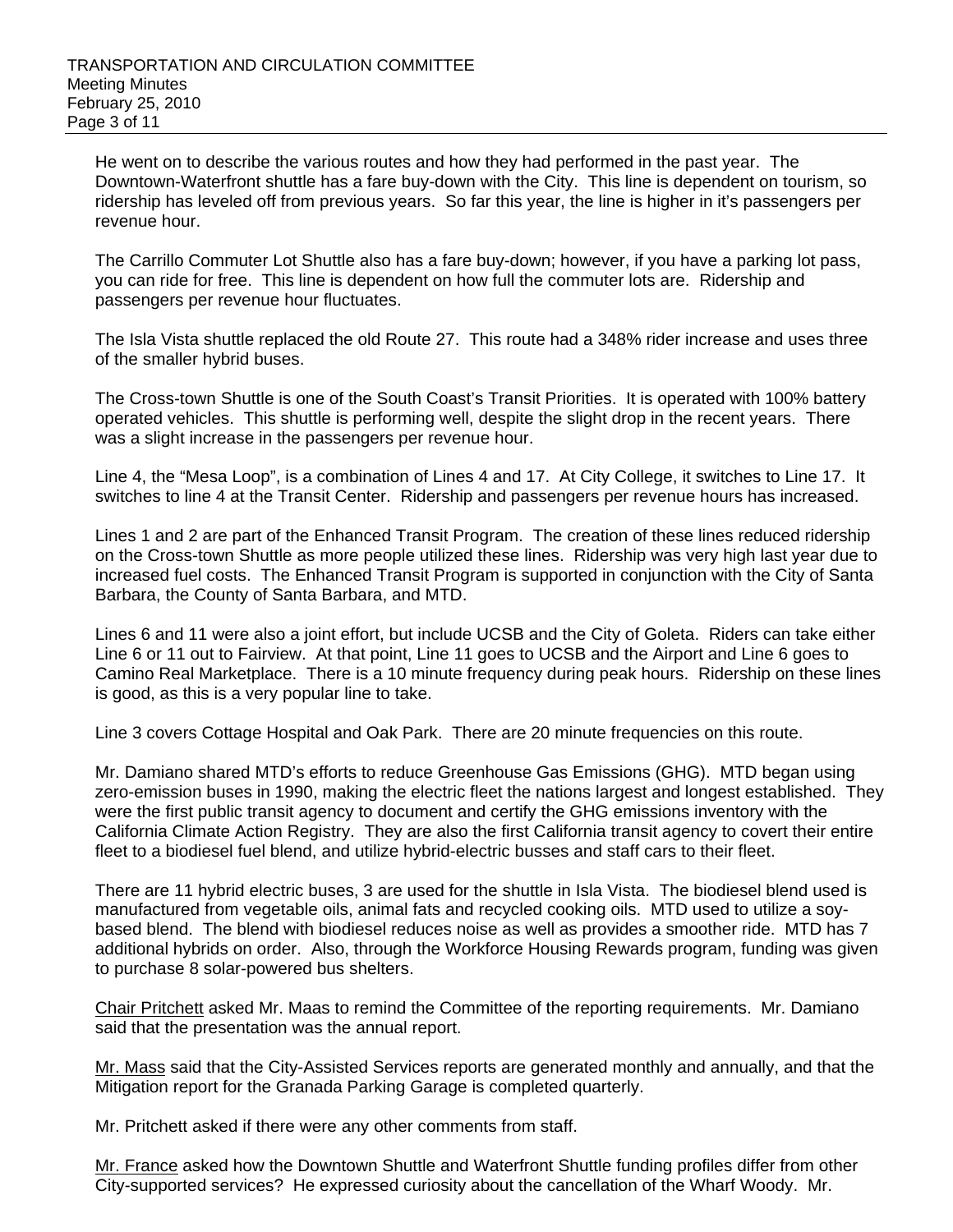Damiano replied that there is a buy down for the fare for the Downtown Waterfront Shuttle. The Wharf Woody was funded by a separate division of the Waterfront and it was not renewed.

Mr. France asked about the use of RDA Funds to fund the Downtown Waterfront Shuttle. Mr. Allen answered that it is funded primarily by Measure D. Some parking revenues and some RDA funds are used to pay for this, but it is funded primarily by Measure D in the amount of approximately \$1 million.

Mr. Tabor liked the report, and commented that MTD staff is sharp and on the ball. He asked if the ridership bump was due to the increase in fuel prices, and commented that it was hard to see how that would play out. He also indicated that lack of employment might also play a part. Mr. Damiano replied that MTD was conducting a survey with employers in the City to get a better understanding. Ms. Fisher pointed out that MTD raised fares in January of 2009. They didn't know that Measure A would be voted in. She said that they believe it is the economy, loss of job and high cost of fuel last year versus this year. It was a good thing that they have a fuel contract.

Mr. Tabor also indicated that he was pleased to see an increase in ridership out to UCSB and City College. Ms. Fisher noted that the ridership to UCSB was higher, probably because less people are parking at the University and coming to school in cars.

Mr. Maas had no comment.

Mr. Coffman-Grey thanked Mr. Damiano for the thorough presentation and expressed appreciation that in these trying times MTD is still looking forward. We are very lucky in Santa Barbara to have such good public transportation.

Ms. Blackerby remarked that she was proud to live in a place with such a well run transit agency who takes their ridership seriously, particularly in areas like Isla Vista. She likes seeing a positive return.

Mr. Pritchett thanked Mr. Damiano for his presentation and asked him to go back to one of the passenger/revenue slides, as a reminder to us what is different in what we are measuring. Mr. Damiano replied that the top slide showed total passengers and the bottom slide showed passengers per hour. Ms. Fisher added that it was how many passengers per hour, for one hour per each bus that was running.

Mr. France expressed appreciation for the raw data, and gave props for Line 20. He also asked if Google Transit is on the radar and will be coming to the area. Mr. Damiano replied that MTD was working with Google to make that happen. There are still a few tweaks but so far its working well. The routes are color coded, and it can be laid out over a satellite phone, and hopefully there will also be a new website soon that will allow for text alerts to your cell phone.

Mr. France said that was good to hear, especially with all the freeway closures.

Mr. Pritchett asked that if the decrease in the Cross-town Shuttle is replaced with an increase in ridership on Lines 1 and 2. Mr. Damiano said yes.

Mr. Pritchett also asked if the 10 minute afternoon headway on Lines 1 and 2 was permanent. Mr. Damiano replied that it would be, as long as the funding was available.

Mr. Pritchett asked where the funding came from to go from 15 minute headway to 10 minute headway. Ms. Fisher indicated that the City provided the funding for the reduction in headway from 15 minutes to 10 minutes. That funding will now come from Measure A. It is uncertain how long that will last.

Mr. Pritchett asked about the MTD Board mid-year budget reassessment.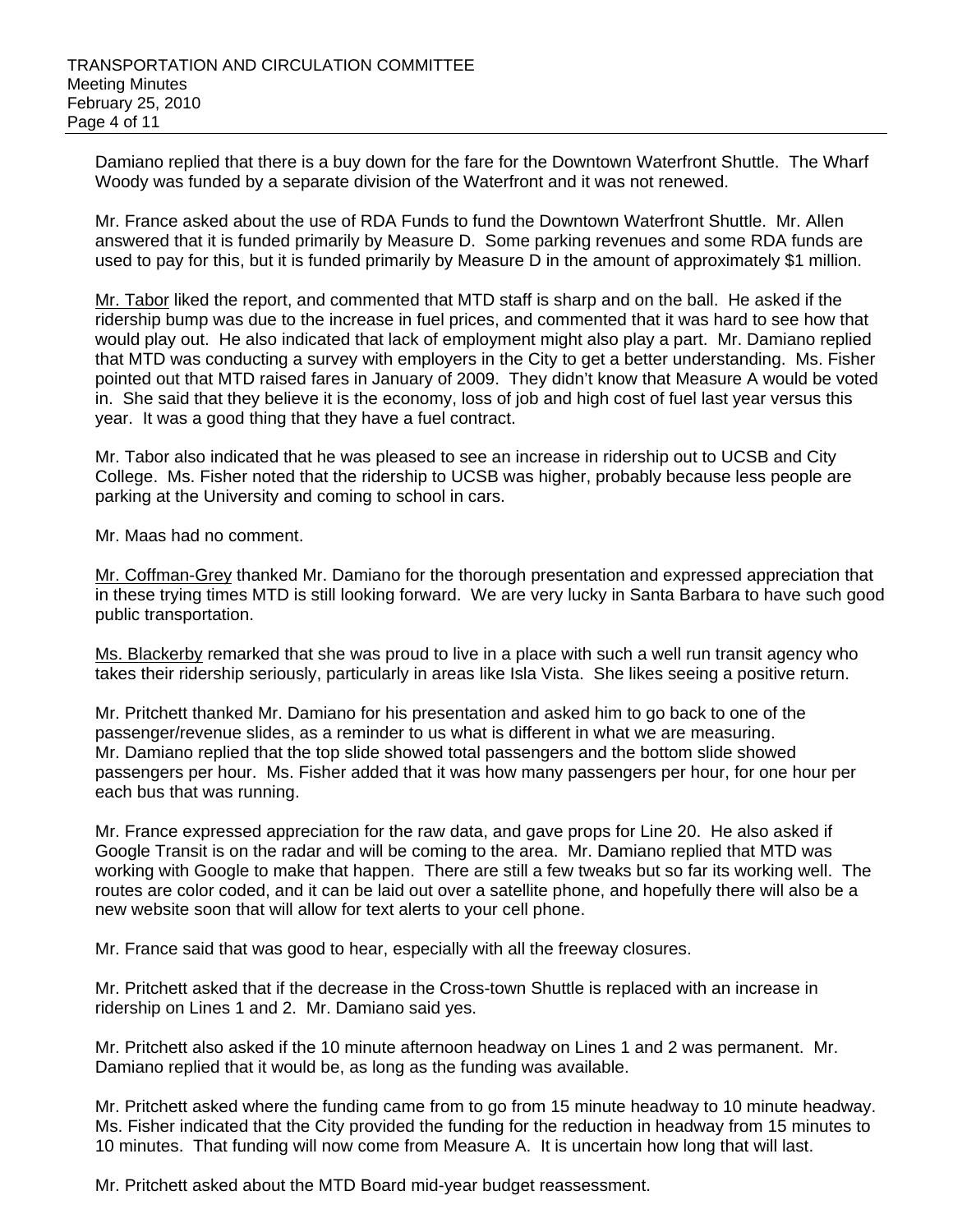Ms. Fisher replied that they had a mid-year budget review. Revenues were down because the money that MTD receives from Transportation Development Act funds is sales tax based, and sales tax is down. Further, the fee increase did not increase revenue as expected, due to the economy and ridership change. However, expenses are down. The budget is balanced.

Mr. Pritchett asked about the of the biodiesel formula that is used in the buses. Ms. Fisher replied that MTD was running 20% but is currently running 10% working back up to 20%.

Mr. Pritchett asked if it was because of the change in biodiesel formula from soy to reused oils. Ms. Fisher explained that when MTD started with the biodiesel, there were issues with filters. To avoid those problems, they are starting again at 5% and working up to 20%. Mr. Pritchett wanted to verify that the formula is down from 20% soy to 5-10% reused cooking oil. Ms. Fisher replied that was the case. Mr. Damiano said that they did the same thing with the soy-based biodiesel formula

Mr. Pritchett inquired if there were any more comments or questions, and hearing none, he moved to the next item.

#### 4. **Capital Improvements Projects Report (CIP)**

John Ewasiuk, Principal Civil Engineer, gave a presentation about the CIP.

This report has been presented to the Committee annually for the past 6 or 7 years. These work sessions are held annually with the PC, TCC, and the public, in accordance with the Circulation Element, to review and discuss project priorities for the CIP. Staff is soliciting comments from the TCC and the public for the program prioritization criteria.

Mr. Ewasiuk's started by explaining that the City Capital Improvement Project (CIP) budget is reviewed and approved by the Finance Committee and City Council annually. Every 2 years the City prepares a 2-year budget and a 6-year CIP Report. The 6-year CIP Report identifies funded and unfunded capital projects that address the City's infrastructure and major equipment needs. The City is currently preparing a 1-year CIP budget, due to the State's current budget crisis, and related State funding issues. The 1-year Fiscal Year 2011 program is comprised of projects that are proposed to be funded. This work session will focus on the Streets CIP. The summary of the draft of the FY 11 6-yr report was attached as part of the packet.

Staff continues to work with the boards and commissions, and neighborhood/community groups, the Access Advisory Committee to get information from various sources. In the past staff has done project prioritizing with PC and TCC. Focus now needs to be maintenance of infrastructure. Last year, the CIP was \$3.3 million. This year, it will likely be below \$2 million. Staff is proposing a 1 year budget and will be working up to Council.

Program Funding Sources include Measure A, passed in November, 2009. This is a 30 year program and promises a significant stream of funds. Measure D is set to expire, and is a current revenue source. The Utility User Tax is approx. \$1.9 million and dropping due to revenue projections. The City is expecting to get about \$5 million in grant funds that are secured or will be secured for project specific priorities, such as the Highway Bridge Projects.

There is \$2.6 million in bridge funding for Fiscal Year 2011 for the Ortega, Mason, Chapala and Cota Streets bridges. The Prop. 42 gas tax in the amount of 750,000. These funds can only be used for street maintenance or storm damage repairs. The Local Surface Transportation Program in the amount of \$347,000 per year, used for pavement maintenance. We just received High Safety Improvement Program money in the amount of \$400,000. This money will be used for the Carrillo and Anacapa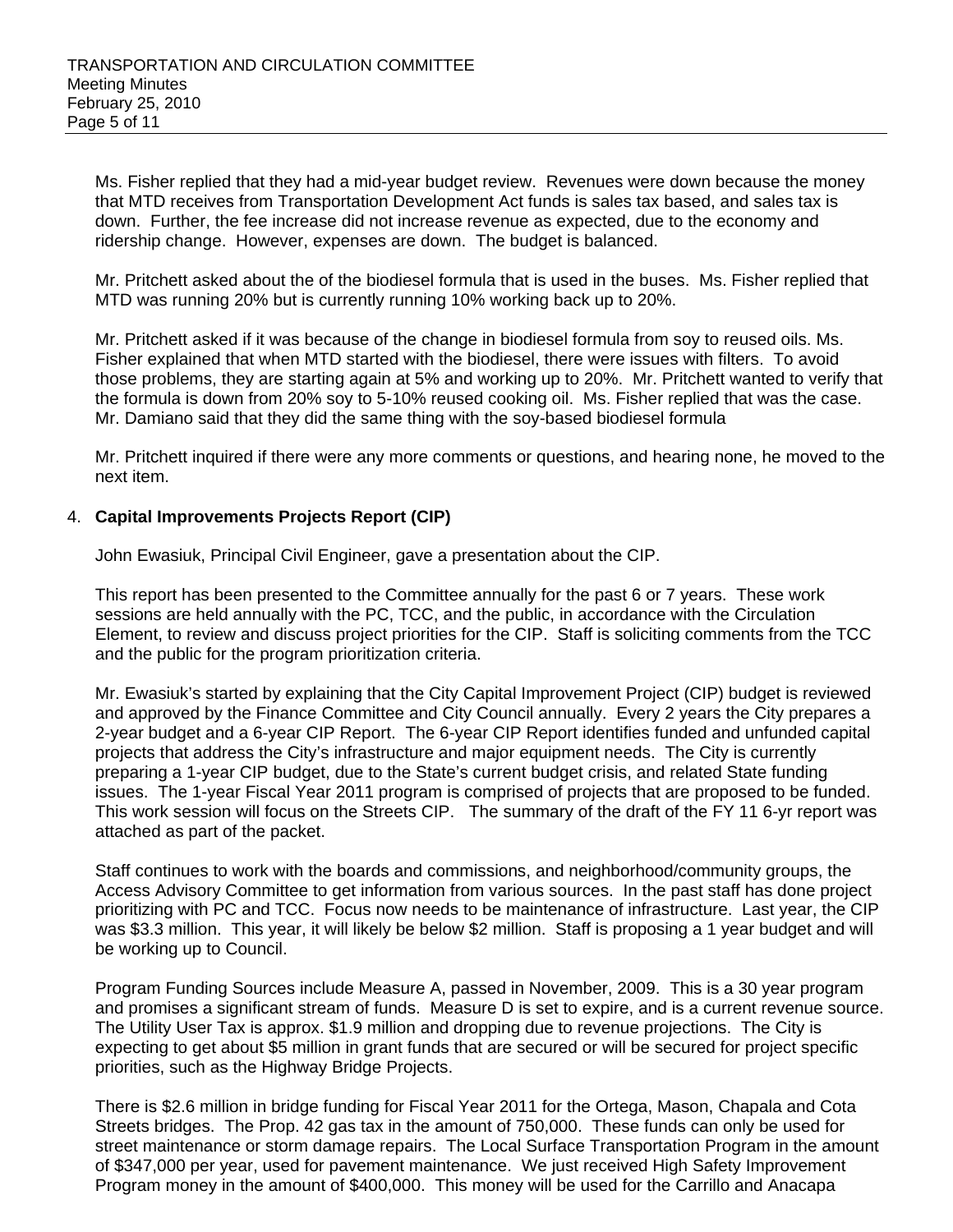Intersection Improvements, as this intersection has one of the highest collision rates. The Safe Routes to School grant funds will be used for the Jake Boysel multipurpose path. We also get Transportation Development Act money for bicycle and pedestrian improvements. Additionally there has been some money set aside for Bicycle Transportation Account grants.

Program funding priority categories and Project priorities for funding include projects that will have significant consequences if not constructed, projects that maintain the existing infrastructure, City policy improvement projects, and street safety projects. It is also a high priority to maximize leveraging City funds through various grants. The Highway Bridge Projects are an example of this. The HBP Grant pays for 88.53% of the cost for the projects.

Priority projects that are part of infrastructure maintenance include: pavement maintenance, Traffic Signal Maintenance, sidewalk maintenance and access ramps. Other items that can be deferred, but with consequences include drainage system maintenance, traffic signal operational upgrades, sidewalk infill, traffic management and streetlight and traffic signal repair.

There are safety projects in the budget that will help to educate the public about traffic, pedestrian and bicycle safety.

There is \$1.9 million budgeted for maintaining the existing infrastructure, coming from UUT and Measure A funds in the Fiscal Year 2011 CIP budget. He noted that the majority of the line items are under \$100,000, which is unprecedented compared to past years. This is 80% of the money for CIP

Mr. France asked about the Cota, Ortega, and Mason Streets Bridge Replacements. He did not see the grant line.

Mr. Ewasiuk replied that a match using City funds was needed to keep projects funded and moving. Staff has been banking for the Ortega Bridge. The City has been banking for bridges that are in process. The Cota and Mason Streets Bridges are just starting.

Mr. Tabor stated that for every dollar, someone is putting nine dollars. Mr. Ewasiuk confirmed and elaborated on the total project costs for the bridges. He pointed out that staff will need to bank money as much as possible over time.

Mr. Ewasiuk explained the next two categories. The infrastructure improvements and safety upgrades have \$500,000 budgeted. It is still important to budget money for these projects, and the grants would allow us to do that.

There is a total of \$2.45 million budgeted; however, staff expects this amount to go down. Some projects may have to be eliminated.

Mr. Ewasiuk solicited comments and indicated that this item was tentatively scheduled for March 18 before the Planning Committee.

After staff receives input from the PC and TCC, and the public, a draft of the budget will be presented to the City Administrator. The Finance Committee will review the draft budget and it will go to Council for approval in mid-April. Mr. Ewasiuk said that he could come back to the Committee with an update

Mr. Pritchett asked when the committee would see another update. Mr. Allen reiterated that Mr. Ewasiuk will tentatively be going to PC in March, and depending on what items are ready there could be a TCC Meeting in March. If this is the case, we will add the update to the agenda. Otherwise, we will do it at the April meeting.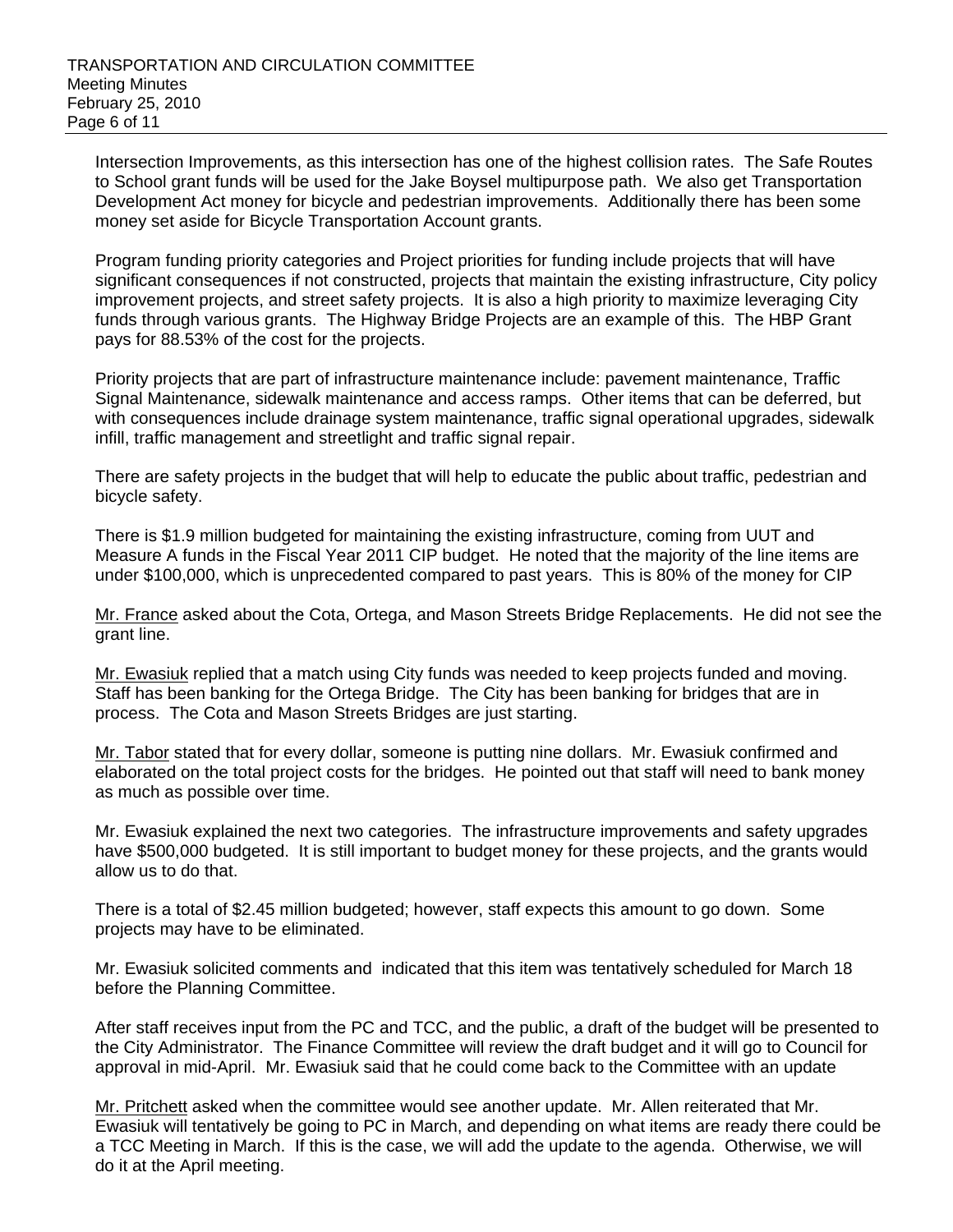Mr. Pritchett recommended that there is a project that the Committee members have questions about, now is the time to ask. There are lots of projects listed by name. Please make use of the opportunity.

Mr. France asked about UUT vs. Measure A money in the proposed budget. He noted that the safety upgrades funds are in the UUT column. He wondered if that was under the discretion of Measure A or if that was City budgeted. Mr. Ewasiuk noted that the UUT is a stronger revenue source and we get more of it. More projects will be funded out of the UUT, but they are interchangeable. Mr. France also asked how elastic is the \$550,000 budgeted in Measure A as opposed to budget in UUT. Mr. Ewasiuk replied that they might be reduced equally. There is no definite answer at this time.

Mr. France inquired about the scope of the traffic safety project. Mr. Allen replied that Dru van Hengel, Transportation Operations Supervisor, is working on the new program with the Police Department. The program will cover how to be safe when out in the road for bicyclists, pedestrians, and motorists. PSA and some capital improvements as well. It is intended to be an education program.

Mr. France pointed that road repairs are a critical priority for the bicycling community for many reasons.

Mr. Tabor thanked Mr. Ewasiuk and commented that last year there were no break in the cost of materials. Is there good news this year? Mr. Ewasiuk replied that most project bids are coming in low and below estimates, which means that money can be freed up. Now is a good time to bid on projects. We are aggressively bidding projects and moving as quickly as possible.

Mr. Tabor asked about the pedestrian refuge island. He noted that these were an unusual project and wanted to know how many projects the City can get for \$50,000. Mr. Allen replied that there may be several with striping or one project with physical improvements. The majority of the money will be used for standard detail for improvements, and will be there for various issues as they come up.

Mr. Tabor echoed Mr. France's comments about bikes and relative dollars spent. More people do drive; however so infrastructure needs are important. He thinks we should be spending more for infrastructure needs. He expressed his hopes that this does not fall off the table. He also remarked that people are affected by the Cliff Drive/Las Positas Road improvements, and was wondering if the project can go forward.

Mr. Ewasiuk replied that \$750,000 was allocated for Fiscal Year 2013. It will take time to be designed and go through the Caltrans review process. This project is slated for Fiscal Year 2013

Mr. Mass gave kudos to staff for finding a reasonable way to prioritize. He asked how the budget relates to the 6-year needs list. There are more funded projects in the needs list than are shown in the budget. Is that because the only things being shown are funded by Measure A and UUT? Mr. Ewasiuk replied that there is a time difference between when the 6 year CIP budget is done and the budget is prepared. There are less projects at this time that can utilize the funding available. The 6-year report will indicate all funding sources. To capture all the non-UUT funding sources. The final will be available in about a month.

Mr. Pritchett asked if on the list that shows the 6 year CIP the figures shown indicating, what was hoped for in 2010. Is Exhibit A what the City can afford? Mr. Ewasiuk pointed out that the 6-year plan shows unfunded projects as well.

Mr. Pritchett said that input from the Committee could explain why some projects are funded, and others aren't. He also asked if there is any maneuvering room.

Mr. Coffman-Grey pointed out that without Measure A, we would have \$550,000 less than we have now. We should be thankful for what we have. He asked about the status of the De La Vine and Figueroa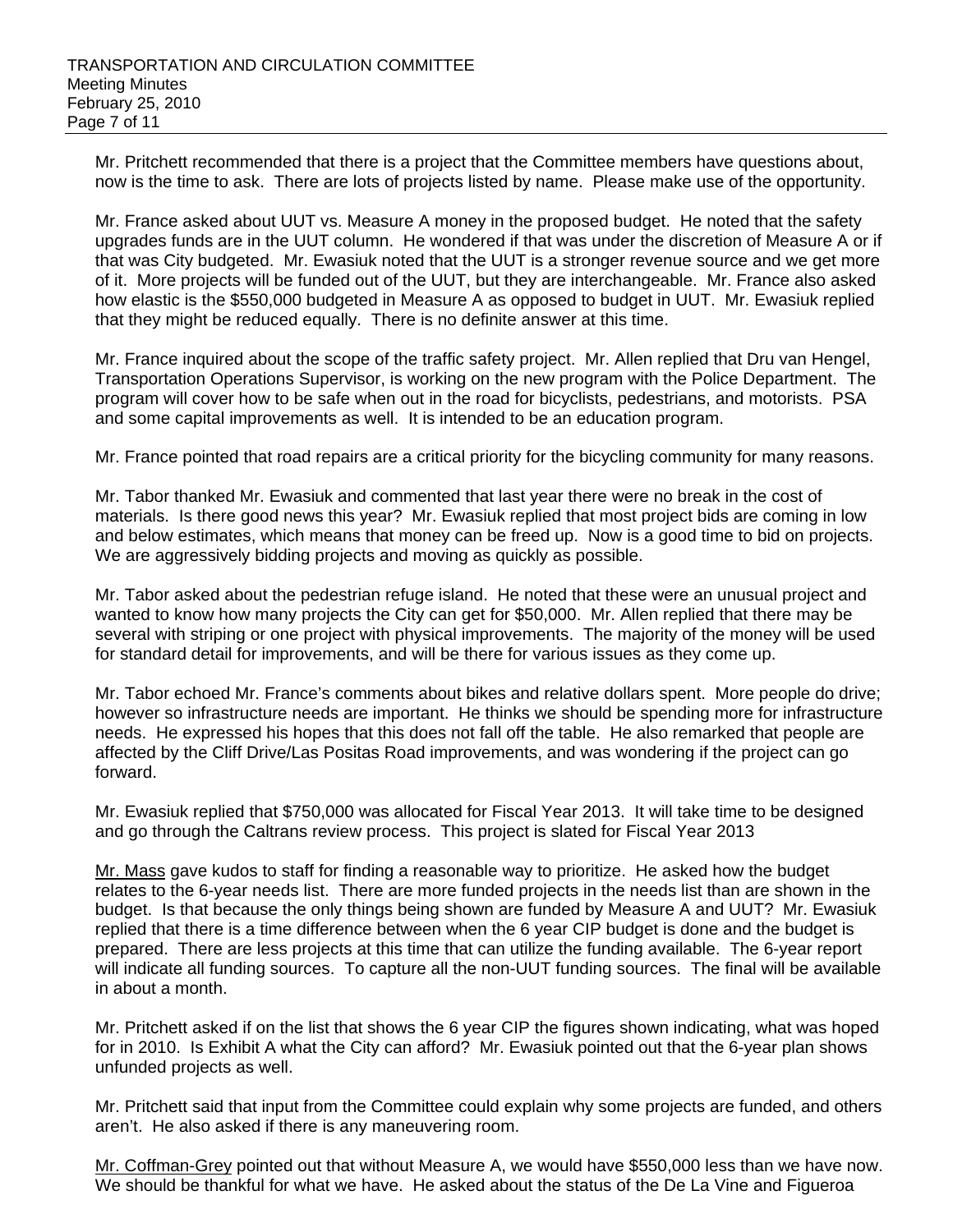Streets intersection. He knows we were waiting for State TCRP funding, which is a problem, but this project is listed under the funded projects. This also includes De La Vina and Canon Perdido Streets intersection. He went on to say that the April 23, 2009 minutes reflect that the De La Vina Street and Figueroa Street improvements is one of the two highest priorities, particularly because there are lots of buses that use the street, and there were several accidents, including a fatality. Mr. Ewasiuk that there is cost savings going toward a project that allows \$350,000 of existing funding in Fiscal Year 2011. \$145,000 is being budgeted for in Fiscal Year 2012 is in the works.

Mr. Allen replied that there is good news because a Highway Safety Grant for \$400,000 is going to the Carrillo and Anacapa project, so the money that was budgeted for that intersection is being allocated for De La Vina and Figueroa. The consultants are working on conceptual design. There will hopefully be an update on this in April. Once a design is determined, it will go to ABR and go through the process.

Mr. Coffman-Grey expressed concern, and asked if stop signs could be put up in the interim. Mr. Allen replied that signal and queue issues prevent that. A stop sign would be disruptive right now. Staff can ask, but it is preferred not to put out stop signs until the project is ready to go out to bid.

Mr. Coffman-Grey said that the budget looks good and asked about a pedestrian refuge island. Is the funding for striping? Mr. Allen replied that as a starting point, staff would work with Engineering staff on the Standard Details and use the balance for striping changes. Pedestrian striped at De La Vina at Samrarkand is an example. Modoc Road at Portesuello was also striped. If there is money left, we might be able to do physical improvement. This gives money for a typical intersection pedestrian refuge island.

Ms. Blackerby asked about infill, sidewalk maintenance and access ramps. What percentage do we have in the City that is not in compliance? Mr. Ewasiuk said he could get the number. We have an inventory of ramps, and we have what we need. Mr. Allen said that we have a map that shows access ramps. We have a priority list but these take a while because of the money involved. Mr. Allen also suggested a possible future work session on this.

Ms. Blackerby asked how much sidewalk can we get for \$75,000? Mr. Ewasiuk mentioned that we can get a couple blocks for \$100,000. Mr. Allen indicated that we had to decide how much we could put aside. Hopefully we can put more aside in future years. SBCAG has a similar item on their agenda, for a federal stimulus package which could mean a little over \$2 million for us.

She also inquired about the Traffic Safety Education. She wanted clarification on how the \$100,000 would be spent for that. Mr. Ewasiuk replied that there are plans for that including Slow down Santa Barbara, speed/radar displays and Safe Routes to School. There is also a component to encourage use of alternative forms of transportation.

Ms. Blackerby asked about street lights, which are actually not on the list. She also asked about access to Cottage Hospital. Does the item on the list have to do with the continuation of the one-way on Bath and Castillo Streets. Mr. Allen indicated we were in a holding pattern waiting for the next step, which is the approval by SBCAG to move forward with the PSR.

Mr. Ewasiuk clarified that the street lights are a need, but they are unfunded for Fiscal Year 2011.

Mr. Pritchett asked if a pedestrian refuge island has been installed with paint on upper De La Vina near Samarkand Drive. Mr. Allen replied in the affirmative, and added that there is also one on Laguna Street. Mr. Pritchett asked if the island removed a left turn lane. Mr. Allen replied that staff would go back and do some research.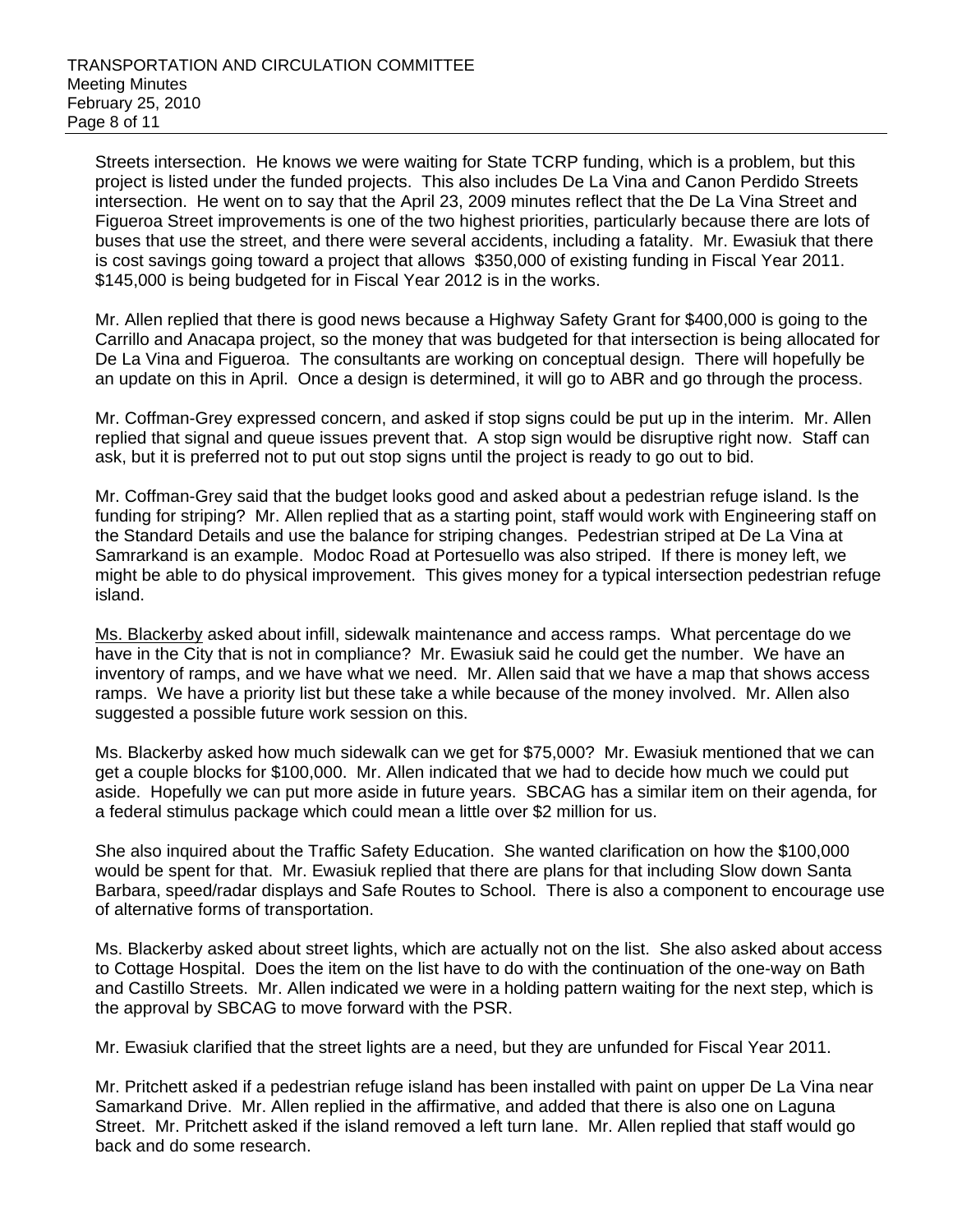Mr. Pritchett asked if there was any data about how drivers are better behaved? Mr. Allen noted that data was being collected and will be presented to the Committee when its done. Mr. Pritchett commented that the dots would keep people in their lances

Mr. Pritchett asked about pavement maintenance. Is that sealing and pothole repair? Mr. Ewasiuk replied that the Pavement Maintenance Program was reduced by \$1 million. The identified annual needs are \$4 million. We are looking for grant funding for slurry seal and cape seal. It's part of the annual preventative pavement maintenance program.

Mr. Pritchett asked about the program's rotation cycle. Are all streets at the same cycle? Mr. Ewasiuk explained that there are 7 zones and the roads to be slurried are determined based on highest need. Residential streets are done every  $7 - 8$  years. Arterial and collector streets are done every  $4 - 5$  years. New products are being introduced that give a better cost benefit. It is a strategic plan that is working well.

Mr. Pritchett asked about street assessment. Mr. Ewasiuk replied that staff looks at the highest need annually and cited Las Positas Road and Carrillo Hill as examples. He also indicated that staff works to catch items early.

Mr. Pritchett asked if staff could suggest that sealing can be refined so streets won't be sealed if it doesn't need it. He got a lot of commentary about that, and said that there is a lot of perception about the program. He also asked about the speed classification study and where it is on the list. Mr. Allen replied that it was not on this list, but on another list. Dru van Hengel is working on this; however due to workload issues, it has not moved forward. We will be meeting with the subcommittee soon.

Mr. Pritchett indicated that Mr. Coffman-Grey asked about the stop light proposal for De La Vina and Figueroa Streets. Mr. Allen replied that they are not on this list because it is already funded.

Mr. Pritchett asked about the funding status for the intersection improvements on State and De La Vina Streets. Mr. Allen said that they were still proposed to be funded with TCRP Grant funds, but the program currently has no money available so staff is concentrating on De La Vina and Figueroa Streets to get that project out, then we will regroup on State and De La Vina.

Mr. Pritchett commented that it should be put a couple of years out. He also commented that this was a big list and asked if there was a project to look at flow on surface streets in the Oak Park/Cottage Hospital area? Mr. Allen indicated that it was not a line item project, but would move forward if Council wanted it. It doesn't rise to the level of funding appropriate for this fiscal year.

Mr. Pritchett remarked that there are so many Capital activities and so little money. He advised staff that traffic safety will get a lot of attention. This was a good briefing, to the committee; however, it could be a target to get sliced off the list. He recommended staff get a description and a response with good education some projects might not be needed. He asked if there was a Planning Commission meeting on March 18, and would there be a revision in front of the committee after this. Mr. Ewasiuk replied that he would like to update the Committee after factoring in various criteria.

Mr. Pritchett expressed concern that if it is April 22, it would be too late. Mr. Allen replied that staff would work with the Chair to make sure that it gets before the Committee.

Mr. Pritchett asked if De La Vina and Figueroa Streets concept would be ready for March 25. Mr. Allen replied that he was not certain. Mr. Pritchett expressed a desire to review it to make sure it makes sense in the budget process.

Chair Pritchett asked for anymore comments.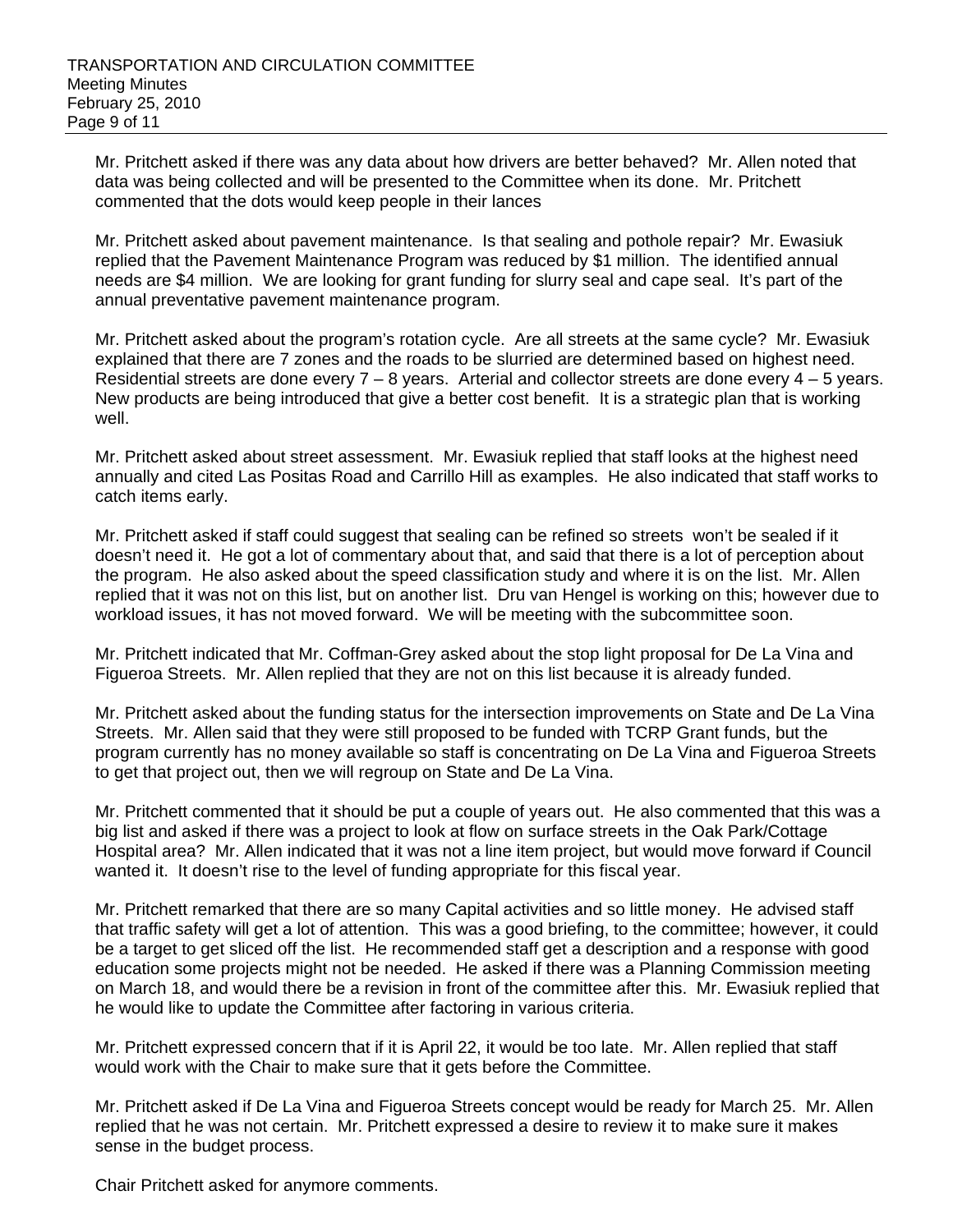Mr. France said that due to reading load and workload, he had a question on the minutes. Commented on the minutes and how they are written transcript style. Is this a necessity? He wondered if the Committee could do action minutes.

Mr. Pritchett disagreed because the meetings are not video archived.

Mr. Coffman-Grey commented that the minutes had been done this way as long as he could remember, so that the Committee could tell how staff voted/commented. It helps for remembering.

Mr. France asked about the CIP. He commented that six months ago, the Bicycle Master Plan got deferred. There are lots of CIP Projects, and possibly too many expensive bicycle projects listed for future years. Is there any way to spread them out? They could become an easy target for being cut. Mr. Allen replied that there has been no update to the Bicycle Master Plan but any updates will be brought before the committee. We need to have a way to pay for it. Dru van Hengel, Transportation Operations Supervisor and Sarah Grant, Mobility Coordinator, will look for grant opportunities to update it. The Committee will be involved in the update.

Mr. France commented that the sidewalk infill had huge gaps. Some of them might be in the policy, but not capital, for example, Salsipuedes Street. He remarked that it would seem that the Circulation Element might be at a point where the easy CIP projects may be completed, or gone through the planning stage, and that the next step may need to start happening.

Mr. Pritchett asked if Mr. France could morph his observation to specific project. Mr. France replied that he sees is the Bicycle Master Plan or any of the planning projects. It would be a misuse of planning money if they got pushed back because it could result in a few years when we have not many good projects going on.

Mr. Pritchett asked for any last comments.

Mr. Coffman-Grey asked what happened to the Downtown Parking Master Plan. He expressed concern that we don't have one. Mr. Allen replied that a policy reccomendation needs to be made by the Planning Commission to the Council. There is some controversy about parking and we need a clear policy. Can a Parking Master Plan be done by staff? If not, then we need to send it out, which we don't have the money for.

Mr. Pritchett said that Downtown car parking, pricing and volume was brought up.

There were no more comments, so Mr. Pritchett moved on to Item 5

#### **5. Selection of Chair and Vice Chair**

Chair Pritchett said that it is tradition that the Vice Chair becomes the Committee Chair and someone else is selected to be Vice Chair.

**Motion 1** Mark Bradley be selected as Chairman of the Transportation and Circulation Committee.

Motion made by Steve Maas, seconded by Keith Coffman-Grey

Ayes: 5 Noes: 0 Abstentions: 0 Absent: 0